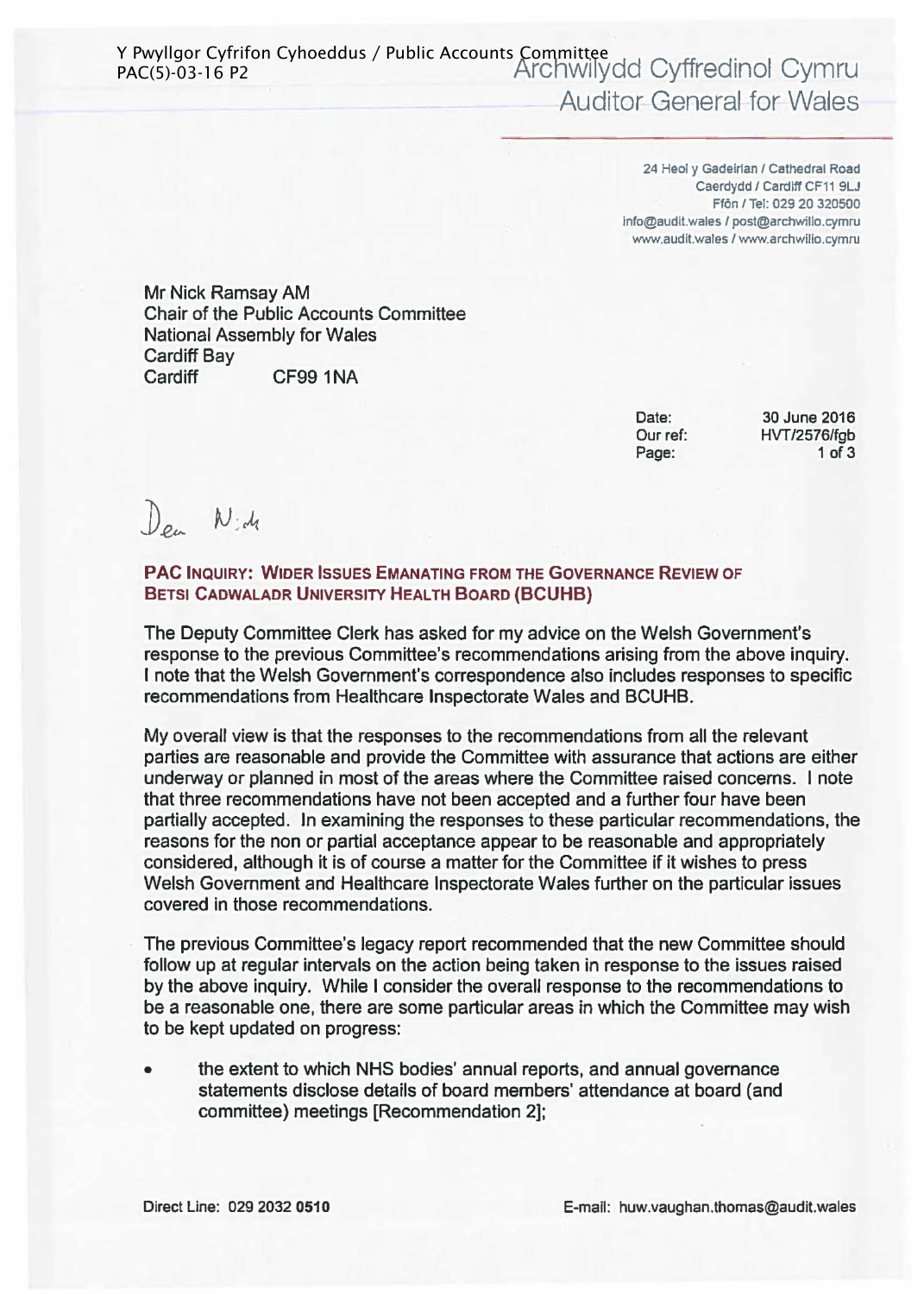| Date:    | 30 June 2016 |
|----------|--------------|
| Our ref: | HVT/2576/fgb |
| Page:    | $2$ of $3$   |
|          |              |

- work with Academi Wales to review and refresh the induction programme for independent board members [Recommendation 3];
- the review of Putting Things Right guidance [Recommendation 4];
- improvements to the search and tracking capability within the govemment wide CABS database [Recommendation 6];
- the new Welsh Government's plans for responding to the consultation on the Green Paper, specifically in relation to the visible independence of Healthcare Inspectorate Wales [Recommendation 23];
- the new Welsh Govemment's plans to consider the range of responsibilities of Healthcare Inspectorate Wales [Recommendation 24]; and
- the position across NHS bodies in Wales in respect of approval of their Integrated Medium Term Plans for 2016-17 [Recommendation 26].

The previous Committee's legacy report also recommended that the new Committee should monitor the progress made by BCUHB during the period of special measures, including GP Out of Hours services, and suggested taking further oral evidence from the Health Board in Spring 2017. Currently, I plan to undertake work jointly with Healthcare Inspectorate Wales in early 2017 which will aim to review the progress BCUHB is making against the recommendations we have previously made to strengthen govemance arrangements within the Health Board. I am anticipating that the Committee will wish to receive a briefing from me on this work when it is published in spring 2017, and possibly to take further evidence from witnesses. An update from Welsh Govemment on the areas identified above (and other aspects of their response to Committee . recommendations) could therefore be taken as part of that evidence gathering exercise. I would also be in a position to provide the Committee with an update on the findings from local audit work I am undertaking across Wales on GP Out of Hours services. I consider that there would be merit in the Committee discussing any plans for further scrutiny of all of these areas with the new Health, Social Care and Sport Committee.

With reference to the Welsh Govemment's response to Recommendation 3, the Committee may find it helpful to be aware that as part of my structured assessment work in NHS bodies this year I shall be undertaking some comparative assessments of board assurance frameworks and also the mechanisms in place to monitor delivery of medium term plans. This work provides me with a mechanism to identify and share any good practice identified in relation to these aspects of govemance. With regard to Recommendation 27 in the Committee's report, members may have noted from the memorandum updating on my work plan that I plan to have published my report on the implementation of the NHS Finances (Wales) Act 2014 by the end of March 2017.